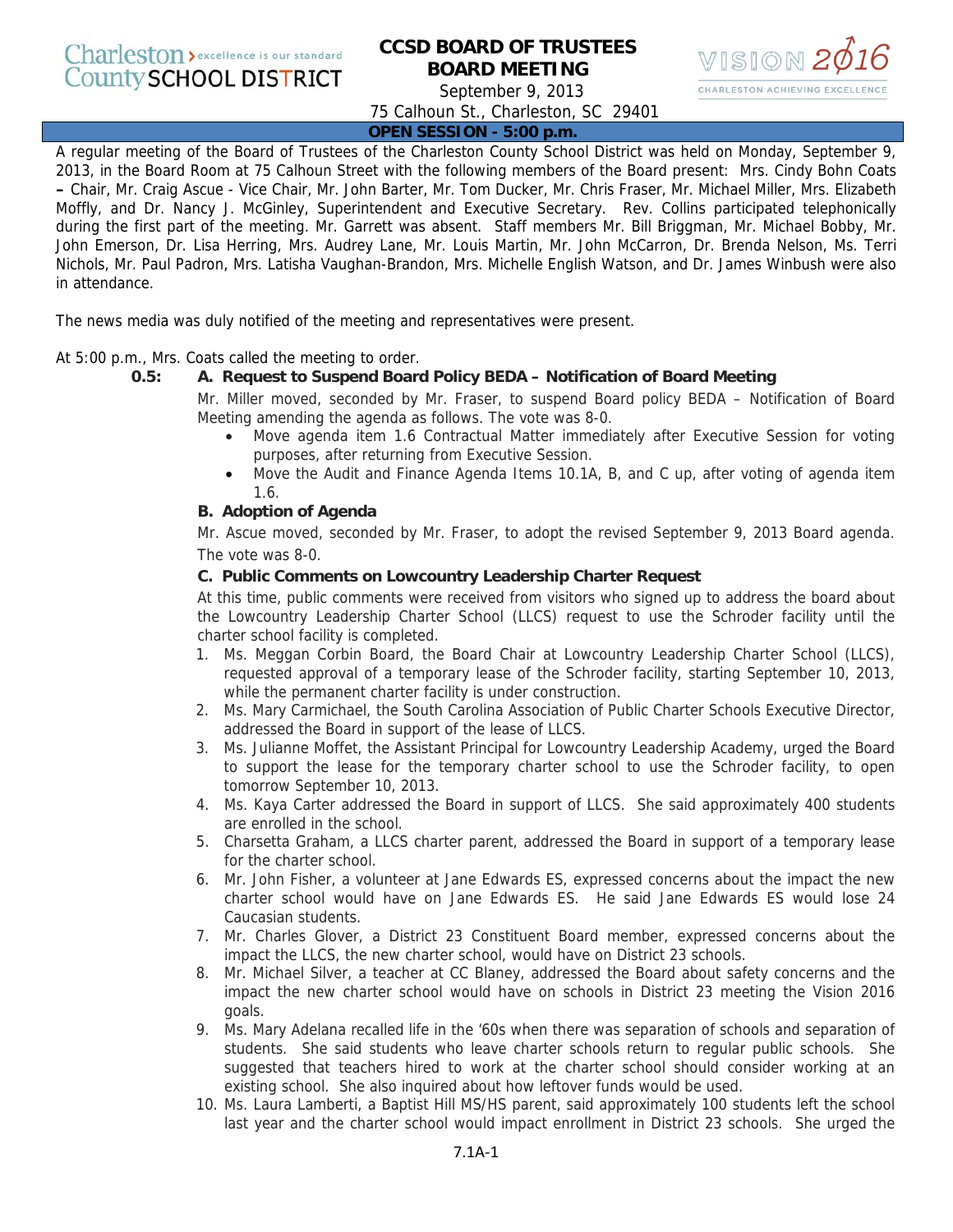Board to deny the temporary lease agreement request for LLCS.

- 11. Ms. Jacara Green, the PTA president at CC Blaney ES, questioned the lease request for Schroder and said the Board should consider allowing middle school students to return to the Schroder facility. Also, she mentioned the other entities currently using the facility.
- 12. Ms. Bertha Moultrie expressed concerns about the temporary lease of the Schroder facility for the charter school. She spoke about the decline student enrollment over the years and the impact it has on school funds. She concluded that currently all District 23 are doing well, academically.
- 13. Ms. Shanta Barron-Millan, the District 23 Board Chair, expressed concerns about the temporary lease request from LLCD for the Schroder facility. Her concerns were about transportation, enrollment, and racial imbalance. Currently, over 1500 students leave District 23 schools to attend schools in other districts. Many parents that opt to transfer students out of the district have not reviewed the District 23 student data or visited a school in that district. Mrs. Millan urged CCSD to provide more resources to District 23 to enable them to provide a better school versus providing a temporary facility for LLCS charter students at Schroder because of the competent teachers and principals employed in District 23 at this time.
- 14. Ms. Michele Nothfer expressed concerns about the temporary lease of the Schroder facility and the impact it would have on District 23 schools. She urged the Board to deny the lease request.
- 15. Mr. Christopher Brown expressed concerns about the issuance of a lease of the Schroder facility because of community needs.
- 16. Ms. April Kemp addressed the Board in support of LLCS lease. She urged the Board to approve the lease request.
- 17. Mr. Kiley Kemp addressed the Board in support of the LLCS lease of the Schroder facility.
- 18. Mr. Joshua Washington addressed the Board in support of the charter school.
- 19. Mr. Edward Mondo addressed the Board in support of the LLCS lease of the Schroder facility. He said charter schools offers love and support to students.

# **D. Lowcountry Leadership Charter Request to Lease Schroder Ms Facility**

The Board discussed the request from Lowcountry Leadership Charter to lease the Schroder MS facility prior to going into executive session.

- Mr. Miller asked about the preparation of Schroder for LLCS. Mr. Bobby said, two weeks ago when he was asked to look at possibility/feasibility of using the building, staff looked at what had to be done to prepare the facility for LLCS. While some things they identified have been done, there are some capital things have not been done. The proposed lease will request that the charter school to absorb costs to make the facility ready for use by LLCS. Mr. Miller asked about community use of the facility between 9am and 3pm. Mr. Bobby said the Parks and Recreation Department has an afterschool program that would continue; CC Blaney ES and other nearby schools use the facility--gym and grounds for different activities; MUSC operates out of the Schroder facility; and Durham Bus Service buses are also parked there. Mr. Miller asked about the kitchen area use by Schroder. Mr. Bobby said the kitchen area would not be used by LLCS, at this time. The charter school would bring its own cooling equipment.
- Mr. Fraser asked if this was a state charter that has already been approved. Mr. Bobby confirmed. Then, Mr. Fraser said the school would operate regardless to the Board's decision. Mr. Bobby said it would, as soon as, a facility was identified.
- Mr. Ducker asked Mr. Bobby to explain the state charter and control the district has over it. Mr. Bobby said some charter schools are approved through the state; others are approved by the local school board. Mr. Ducker said the state approved LLCS and a building is being built for them. Therefore, they would only need a temporary facility. Mr. Ducker asked if the list of concerns from Mrs. Shanta Barron-Milan were addressed. Ms. Milan responded and said it could be in the final agreement.
- Mr. Ascue spoke of the importance of education. He said no one was interested in putting 400 students out. He asked about the Strategic Education Committee's review of another recent charter request. He expressed concerns about the poor record South Carolina had when it comes to educating students. He spoke of the importance of having diversity in schools and of the efforts of many individuals to correct diversity issues. He urged community members to address those issues.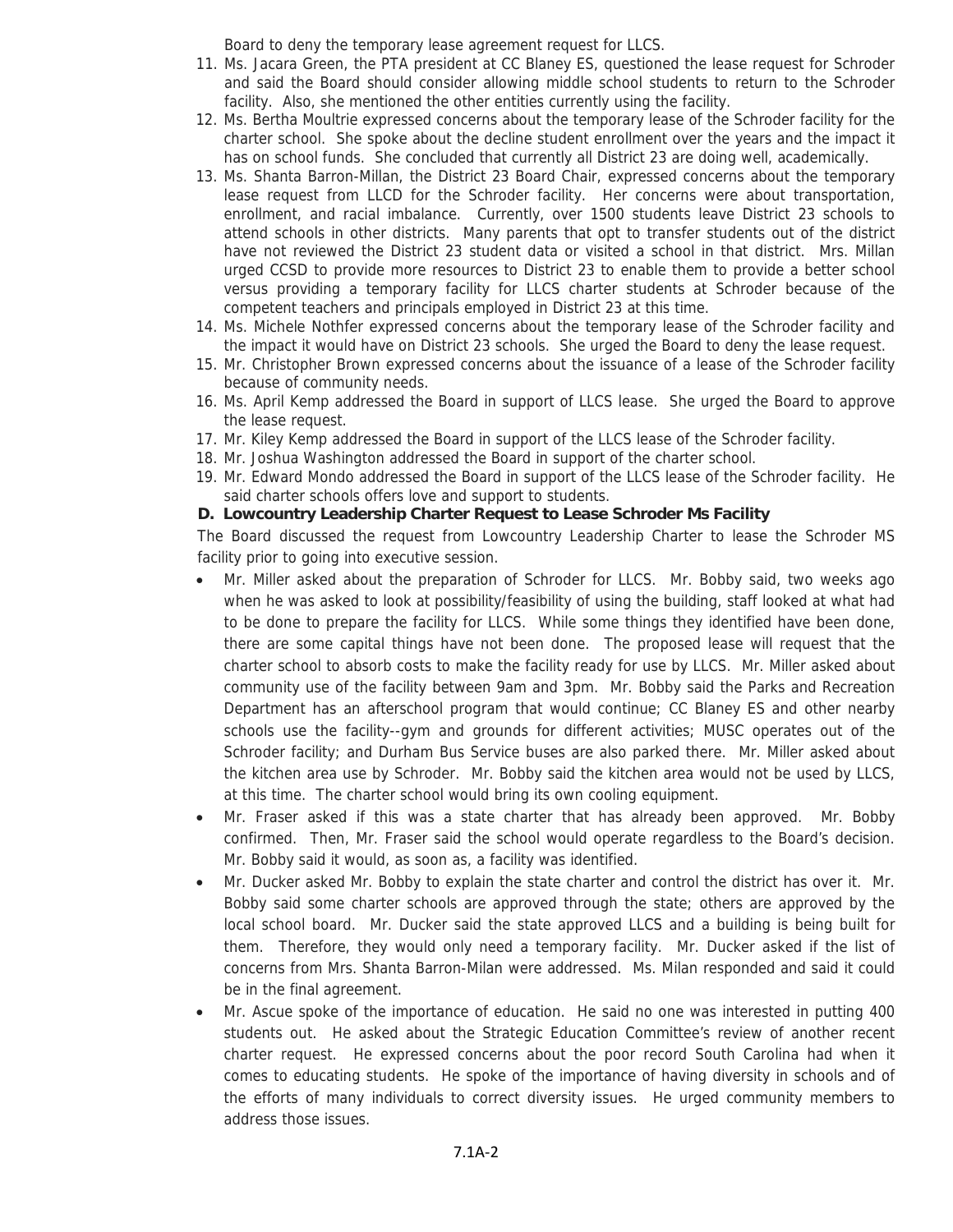- Mr. Barter asked if those using the Schroder facility would be impacted by the charter use of the facility. Mr. Bobby said the verbal and written agreement is that operations that exist currently would continue alongside the charter school operations. Mr. Barter asked what would happen to the 400 charter students during the construction of the charter school if the lease was not approved. Mr. Bobby said the students are currently at home waiting at home for the school to open. Parents and/or guardians are deciding what to do with their children during the interim. Mr. Barter asked if the wait could be up to 45 days. Mr. Bobby said it was possible. Mr. Barter asked about a back-up plan and the status of the building being built for LLCS and if it would be opened within the two months. Mr. Bobby said the district did not ask the charter for a written statement to confirm the timeframe. However, termination could be included in the agreement.
- Mrs. Moffly said the CCSD board should consider allowing LLCS to use the Schroder facility since it is vacant. Charter schools are public schools and she believes in parents making a school choice instead of governmental entities. Mrs. Moffly spoke of the concerns at Jane Edwards ES enrollment and closure of small rural schools and ensured the community that the Board was supportive of rural schools.
- Mrs. Coats asked about the construction progress of the LLCS facility since August  $26<sup>th</sup>$ . Mrs. Corbin said they communicate daily with construction crew working on LLCS and progress is being made. Mrs. Coats requested confirmation that the lease would not exceed 60 days. Ms. Corbin said she was certain the facility would ready by the end of October of first of November. Mrs. Coats asked Mr. Bobby about the traffic issues. Mr. Bobby said there are traffic concerns and LLCS parents transporting students to Schroder would add to it. Therefore, a different start/stop time is being considered to minimize traffic. Mrs. Coats asked about operation hours and was told by a District 23 principal that the operation hours were 8:00 a.m. to 3:15 p.m. Mrs. Coats asked about the lease payment and if those funds could be used for District 23 schools. Mr. Fraser said a line item was added to the District's budget for Rural School Improvements.
- Rev. Collins asked about enrollment the first year. Mr. Bobby said 400 students. Then he asked where charter students came from. Mrs. Coats said it's a state supported school and students come from various areas. Rev. Collins expressed concerns about losing additional students from small rural schools and said the charter school wasn't needed in that area. He said West Ashley or Mt. Pleasant area would be a better area for a charter school. Mr. Ducker reminded Rev. Collins that LLCS was a state charter.
- Mr. Miller said the issue was more complicated than board members understood. Based on conversations he had with others about the request to use the Schroder facility and the creation of LLCS charter school. He said it was a bad marriage citing that there was no communication in the community prior to the lease request. He reiterated the importance of adults embracing diversity and the importance of having the Board speak on behalf of children.

Mr. Fraser moved, seconded by Mr. Ducker, to accept the request from Lowcountry Leadership Charter School pending a mutually agree upon lease to accommodate the 400 charter school students pending discussion in executive session. The vote was 6-2 (Ascue and Collins opposed).

### **I. EXECUTIVE SESSION - 5:30 p.m.**

At 6:15 p.m. Mr. Fraser, moved, seconded by Mr. Ducker, to go in Executive Session to further discuss the Lowcountry Leadership Charter School (LLCS) facility lease and other agenda items. The motion was approved by consensus.

- 1.1: Student Transfer Appeals
- 1.2: Out of County Student Transfer Appeals
	- 1.3: Home School Application
	- 1.4: Workers Compensation Settlement
- 1.5: District 23 Constituent Board Vacancy

1.6: Contractual Matter – Lowcountry Leadership Charter School Lease

### **OPEN SESSION - Immediately following Executive Session**

**(Approximately 6:00 p.m**.)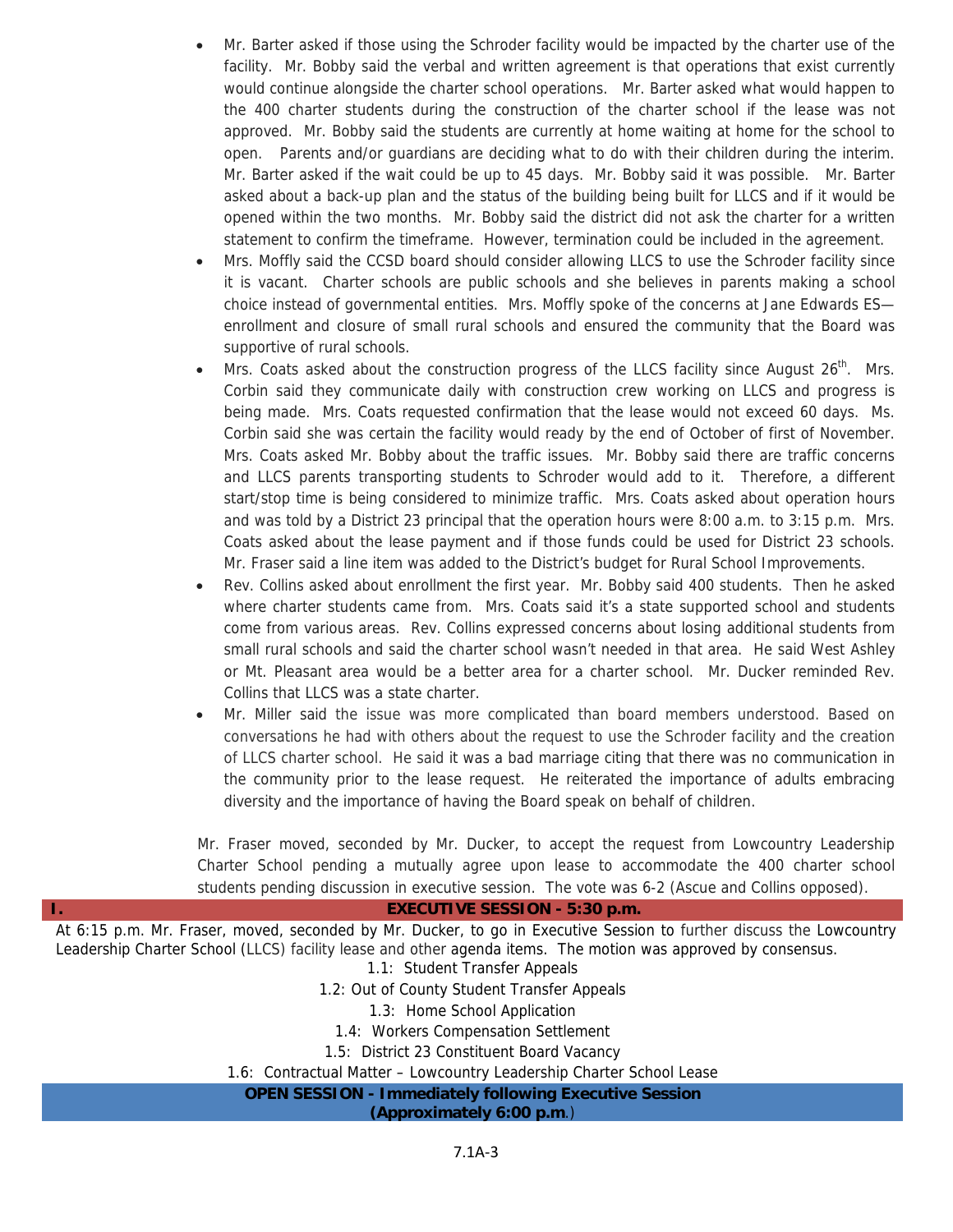# **II. CALL TO ORDER, INVOCATION/MOMENT OF SILENCE, PLEDGE OF ALLEGIANCE**

Mrs. Coats called the meeting to order at 7:04 p.m. The same board members present (7). Rev. Collins called in for the discussion and vote on LLCS lease agreement.

- **III. ADOPTION OF AGENDA** See agenda item 0.5B.
- **IV. SPECIAL RECOGNITIONS Mrs. Erica Taylor, Executive Director of Strategy & Communications**  There were no Special Recognitions to come before the Board at this meeting.

# **V. SUPERINTENDENT'S REPORT – Dr. Nancy J. McGinley – Superintendent of Schools**

Dr. McGinley reported the following.

- CCSD is pleased to announce that a Memorandum of Understanding was signed as of September 5, 2013 to increase bandwidth in District 1 schools. Lincoln High School and St James-Santee Elementary School will be upgraded from 13Mb to 500Mb, at no additional cost to the district. The new circuits are expected to be installed in four to six months. For schools in District 23, discussions with the State Department of Information Technology and Spirit are ongoing. We anticipate similar success obtaining upgrades for the Hollywood/Ravenal-area schools in the near future.
- Dr. McGinley shared the following CCSD 2013 School Opening Statistics:
	- $\circ$  46,886 students in school during the 7<sup>th</sup> day count;
	- o 10,718 students enrolled in one or more Honors or AP courses;
	- o 3,426 students attending charter schools;
	- o 8,070 students enrolled in one or more CTE courses;
	- o 4,806 students with Individual Education Plans;
	- o 20,793 students attending a Title I school;
	- o 4,939 students attending a magnet school;
	- o 7,475 students attending a partial magnet program or school
	- o 7,961 Gifted and Talented students
	- o 1,033 students attending a Montessori school or program;
	- o 118 students enrolled in Early Head Start;
	- o 813 students enrolled in Head Start;
	- o 40 schools with CD classes;
	- o 94.5 full and half day CD programs;
	- o 5 new CD 4 classes (Burns, Chicora, Lambs, Pepperhill and Ellington);
	- o 1,536 students enrolled in CD 4;
	- o 179 Pre K students with Individual Education Plans;
	- o Ten CD classes are expected to open in January 2014;
	- o 2,129 students in the Primary Grades Academy;
	- o 760 first grade students in the Primary Grades Academy;
	- o 693 second grade students in the Primary Grades Academy;
	- o 544 third grade students in the Primary Grades Academy;
	- o 110 fourth grade students in the Primary Grades Academy;
	- o 79.4 Master Reading Teachers;
	- o 19 schools with Middle School Literacy Academies;
	- o 58.5 Associate Reading Teachers;
	- o 43 schools with a Primary Grades Academy;
	- o 22 sixth grade students in the Primary Grades Academy;
	- o 645 students in the Middle Grades Academy;
	- o 174 sixth grade students in the Middle Grades Academy;
	- o 240 seventh grade students in the Middle Grades Academy; and
	- o 231 eighth grade students in the Middle Grades Academy.
- The District's School Choice Fair will be held on Saturday, Sept 21, 2013 at Burke HS.
- Today twenty CCSD employees participated in a free IBM class.

Mr. Ascue asked about the third page of the "Literacy Snapshot" where students lagging behind and teachers working with them. Dr. McGinley said three scores are used for identification of students for the Reading Academy—PASS, MAP, Fluency and Test level. Staff is investigating the data to determine what data the children are lacking.

Mr. Ascue asked what could be done to help high achieving students. Dr. McGinley said she is working on it. **VI. VISITORS, PUBLIC COMMUNICATIONS** 

1. Ms. Kate Darby, Chairman of the Wando SIC, addressed the board in support of the Wando and Laing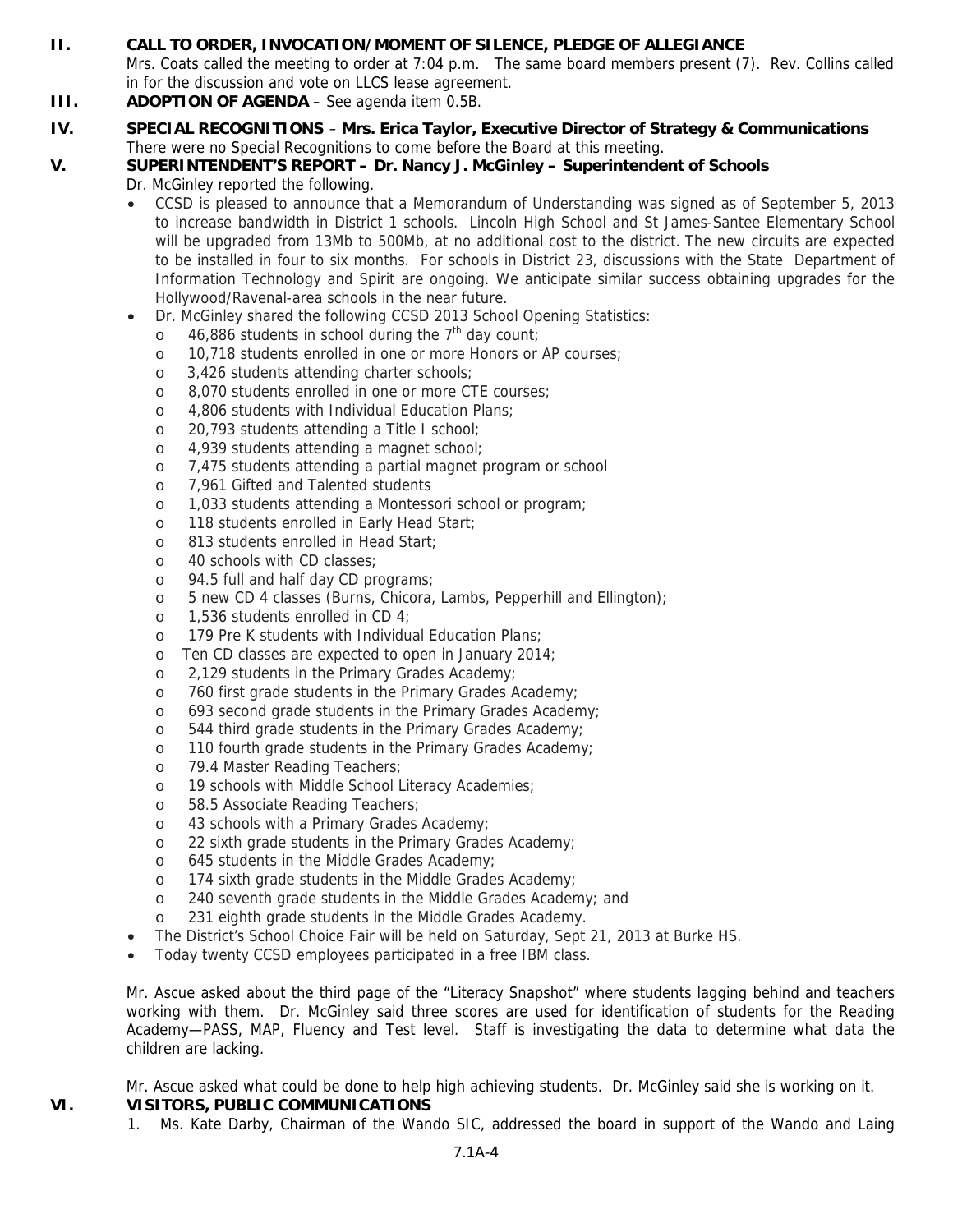agenda items. Also, she spoke of the efforts of the Blue Ribbon Committee and the McKibben Report and how it impacted the building project when it said growth would be declining in that area.

o Mrs. Moffly said the actual results from the meeting in 2008 were different from the results Mrs. Kate Darby shared.

2. Ms. Eva Dawson addressed the Board to request a walkway covering for students housed in trailers at Springfield ES.

# **VII. APPROVAL OF MINUTES/EXECUTIVE SESSION AGENDA ITEMS**

### **Open Session Minutes of August 26, 2013**

Mr. Barter moved, seconded by Mr. Fraser, to approve the open session minutes of August 26, 2013 with the following amendments. The vote was 7-0.

Mrs. Moffly said:

- August 22, 2013 7.1B-5 for clarification, last year taxpayers paid \$2.5 million and this year the School Resource Officer Program cost is \$4.5 million; the following paragraph says Mrs. Moffly said she heard West Ashley HS searched students last year should read "dog searches."
- Also, 7.1B-9 Race to the Top Grant at the end, it states that she left the room and she did after the approval of the agenda item. However, there was no action, since it was just for information.
- 7.1B-12 Mr. Lewis said the amount was \$5 million less. However, Mrs. Moffly said the savings of the Wando project should be \$11 million. Mrs. Coats asked Mr. Bobby to provide Mrs. Portia Stoney with information on the savings at Wando.
- 7.1B-13 The Mt. Pleasant meeting was on Wednesday; not Thursday. Also, Mr. Moffly should read Mrs. Moffly.

### **Executive Session Action Items of September 9, 2013**

The Board voted on the following executive session action items of September 9, 2013.

# **1.1: Student Transfer Appeals**

Mrs. Coats moved, seconded by Mr. Barter, to approve student transfer appeal A to James Island MS, student transfer appeals B and C were approved, and student transfer appeal D was denied. The vote was 6-0. Note: Collins and Moffly did not vote on this item.

### **1.2: Out of County Student Transfer Appeals**

Mr. Fraser moved, seconded by Mr. Miller, to deny an Out of County Student Transfer Appeal. The vote was 6-0. Note: Collins and Moffly did not vote on this item.

### **1.3: Home School Application**

Mr. Fraser moved, seconded by Mr. Miller, to approve a Home School Application. The vote was 6- 0. Note: Collins and Moffly did not vote on this item.

# **1.4: Workers Compensation Settlement**

Mr. Fraser moved, seconded by Mr. Miller, to approve a workers' compensation settlement. The vote was 6-0. Note: Collins and Moffly did not vote on this item.

# **1.5: District 23 Constituent Board Vacancy**

Mr. Fraser moved, seconded by Mr. Miller, to approve the recommendation for Dr. Lethia L. Miles to fill the vacant seat on the District 23 Constituent Board. The vote was 6-0. Note: Collins and Moffly did not vote on this item.

# **1.6: Contractual Matter**

Mr. Fraser moved, seconded by Mr. Ducker, to approve the Lowcountry Leadership Charter lease agreement, subject to execution of a final facilities use and lease agreement as follows:

- That the District enters into a lease agreement with LLCS with an effective date once the document is signed as recommended by the district with the lease amount as shown.
- The school's start time of school staggered to start at 9am and police officers be hired for a period of two hours in the morning and afternoon from 7-9am and 3-5pm to help with traffic control.
- The insurance deductible difference should be purchased by the charter school. And, in terms of the insurance policy, the overall amount of the insurance should be increased by \$5 million to be consistent with the most recent agreement.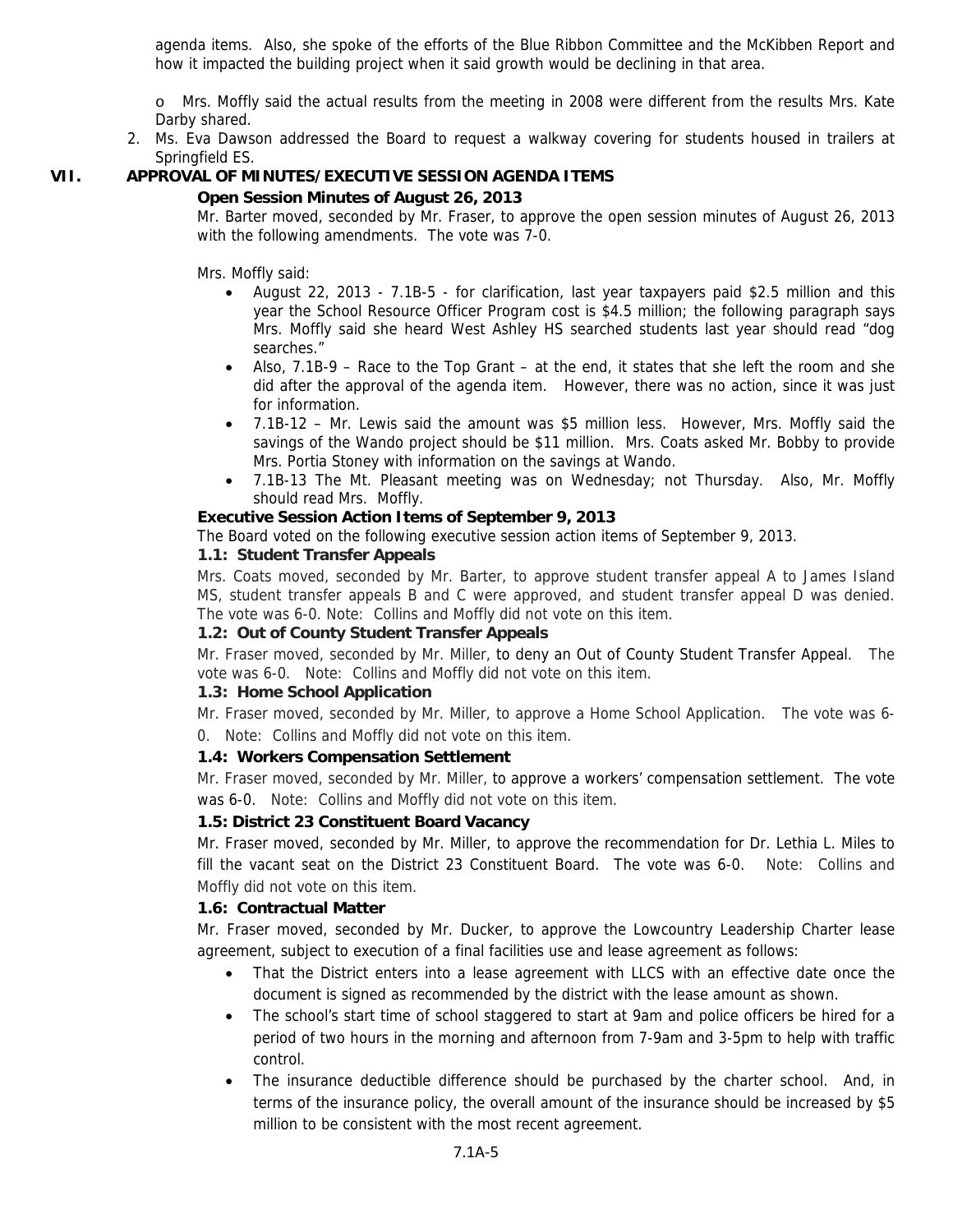- All use and access controls, and necessary things be adhered to.
- Excess money from the agreement would be set aside for use in rural schools in District 23 schools.

Mr. Fraser went on to say that it was doubtful that the agreement would be finalized by the next business day or two because of the details that must be addressed.

Mr. Fraser moved, seconded by Mr. Ducker, that the district move forward with the lease request and authorize the district to do so.

Mr. Ducker requested the motion be amended to authorize Mr. Fraser to negotiate the lease with the charter school for the District. Mr. Barter seconded the amendment. Then he said the termination date should be added. Mr. Fraser agreed and said a total of sixty days from the date of execution. Mr. Barter added, with no possibility of extension. Mr. Fraser confirmed.

Mrs. Moffly requested a copy of the revised lease. Mrs. Coats agreed. Then she said a generally negotiated lease was prepared by LLCS. The lease would not be considered until issues identified by the district are resolved. The lease will become effective the date it is signed, for sixty days thereafter, with no extension. Any net revenue from the lease money will be directed to District 23 school programs, as the board chooses. The charter school agrees to alter their start time to 9am and pay for police officers from 7:30 am to 9:30 am and 3:00 pm to 5:00 pm for traffic control. The charter will adhere to the deductible the district has in place, and that it not be reduced for this lease. If the school requires a lower deductible, they will be required to purchase more insurance to cover the gap. The insurance coverage is \$5 million. Approval is pending an accurate use agreement addressing security, entrance, etc. Mrs. Coats said the lease would assumedly be approved once these issues were addressed.

Rev. Collins said it wasn't in the district's best interest for Mr. Fraser to negotiate the lease because it would make him liable. Mrs. Coats said Mr. Fraser would be the Board's liaisons working with District staff negotiate the lease with the charter school. If negotiated with the District's request, it would not need to come back before the Board for approval. Mr. Fraser would not negotiate directly with the charter school.

At this time, Mr. Fraser and Mr. Barter called for the question. The vote was 5-3 (Ascue, Collins and Miller opposed).

Rev. Collins hung up at 7:11 p.m. Therefore, he did not vote on other agenda items after this time.

**7.3: Financial Minutes of August 26, 2013**

Mr. Fraser moved, seconded by Mr. Ducker, to approve the financial minutes of August 26, 2013. The vote was 7-0.

# **VIII. CAE UPDATE**

# **8.1 Elementary and Secondary Education Act Update – Christine Power – Innovation Zone Learning Specialist**

The Board received an overview on ESEA covering the following:

- Definition of ratings and how they are calculated
- Comparison of State and Federal Reports
	- o State Report (Report Card) looks at all groups; the Federal Report (ESEA Report) a looks at sub groups
- AYP changes
- Annual Measurable Goals
- Grade Calculations
- Two At Risk schools in the Innovation Zone

Mr. Ducker requested a copy of the presentation.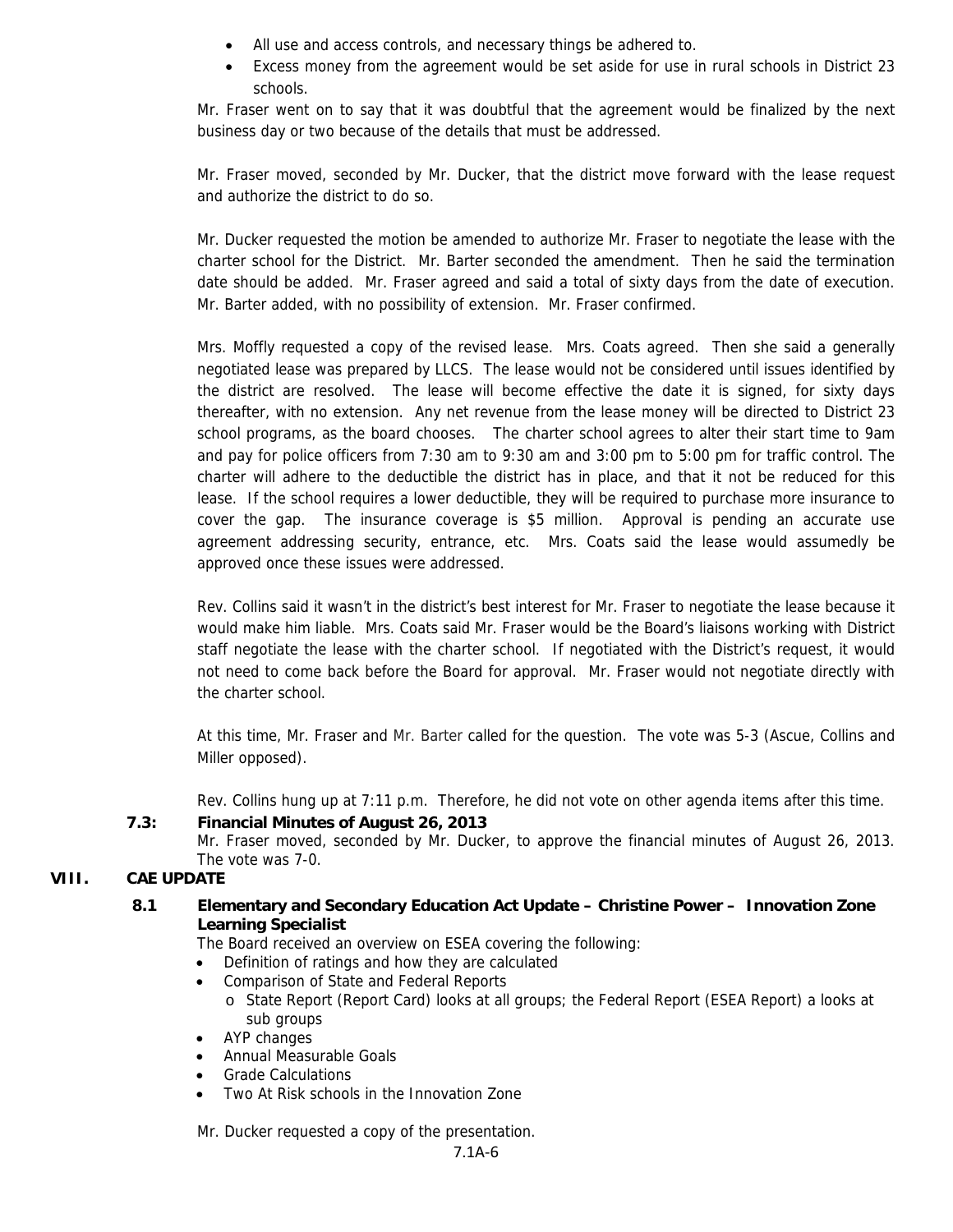### **IX. MANAGEMENT REPORT(S)**

There were no management reports to come before the Board at this meeting.

### **X. COMMITTEE REPORT(S)**

### **10.1: Audit & Finance Committee – Mr. John Barter**

### **A. Sales Tax Capital Programs 2011-2012 Cash Flow Management Strategy**

Mr. Barter moved, seconded by Mr. Fraser, to approve the Sales Tax Capital Programs 2011-12 Cash Flow Management recommendation allowing staff to act on the Board's directive to create a strategy that would 1) Retain the existing and approved order of projects by wave, 2) Retain the existing and expected schedule of projects within each wave, and 3) Ensure that the district's cash flow is able to support the payments necessary that would be incurred in ensuring the actions found in items 1 and 2. The funding amount is not to exceed \$10 million and the funding sources are the General Operating Funds and 2005 Capital Building Program savings. The vote was 6-1 (Moffly opposed).

Mr. Barter asked the board for directions because of the combination of agenda items A, B, and C. He said a presentation from Mr. Bobby would help the Board better understand the movement of the money. Mr. Ascue said he was comfortable with it. Since no one felt they needed the presentation, Mr. Barter said there was a problem and the solution is the three recommendations before the board tonight.

Mrs. Moffly inquired about funding options for Carolina Park. Mr. Barter said if \$3.4 million was taken out to fund Laing. If the Board decides to use the \$3.4 million for Carolina Park, there would not be funds for the Laing extension. He said that's an option that would be discussed after voting of this item.

Mrs. Moffly suggested reprioritizing at this time to discuss 10.1B before 10.1A. Mr. Fraser said this vote would take money from sales tax and the next item would address the reallocation issue she is talking about. Mr. Ducker said cash flow management strategy is about how to get the money and another agenda item addresses the use of the money.

### **B. Allocation of 2005 Building Program Savings**

Mr. Barter moved, seconded by Mr. Fraser, to approve the allocation of \$7,900,000 of savings from the 2005 Building Program and refunding of outstanding debt supporting this program to specifically provide for the following: 1) Complete the build out of the new Laing Middle School with an additional 300 seat capacity creating a total capacity at Laing Middle School of 1,200 students (\$3,400,000) and 2) Complete the build out of new Jennie Moore Elementary School from 900 to 1200 students (\$4,500,000). The funding source is the 2005 Building Program savings. The vote was 6-1 (Mrs. Moffly opposed).

Mr. Barter asked Mr. Bobby to present information on the financials and said the \$7.9 million is not enough to build a new school. Mr. Bobby said he would use Mr. Miller's bucket theory. He shared options of using other funding sources that could be used to build a school in the north part of Mt. Pleasant. He said General Funds could be used for any purpose in operating, maintaining and constructing. The district has worked hard to protect the GOF by removing Fixed Cost from the Capital Funds. The District continues to draw technology and software out of GOF and places them in Capital Funds. While \$10 million could be pulled to build a building, it would take away from money to purchase highly qualified staff.

Mr. Bobby said Fund Balance is there but it would not be wise to pull \$10 million from fund balance. The district may get a rating upgrade in about 60 days. The board just approved a short term loan from fund balance but there is a replenishment strategy. Doing so without replenishment strategy would not be a good idea.

Mr. Bobby said Sales Tax cannot be used on projects there were not approved on the 2010 Bond Referendum.

The Qualified School Construction Bond fund is not an option.

Alternative 2005-2010 is a possibility.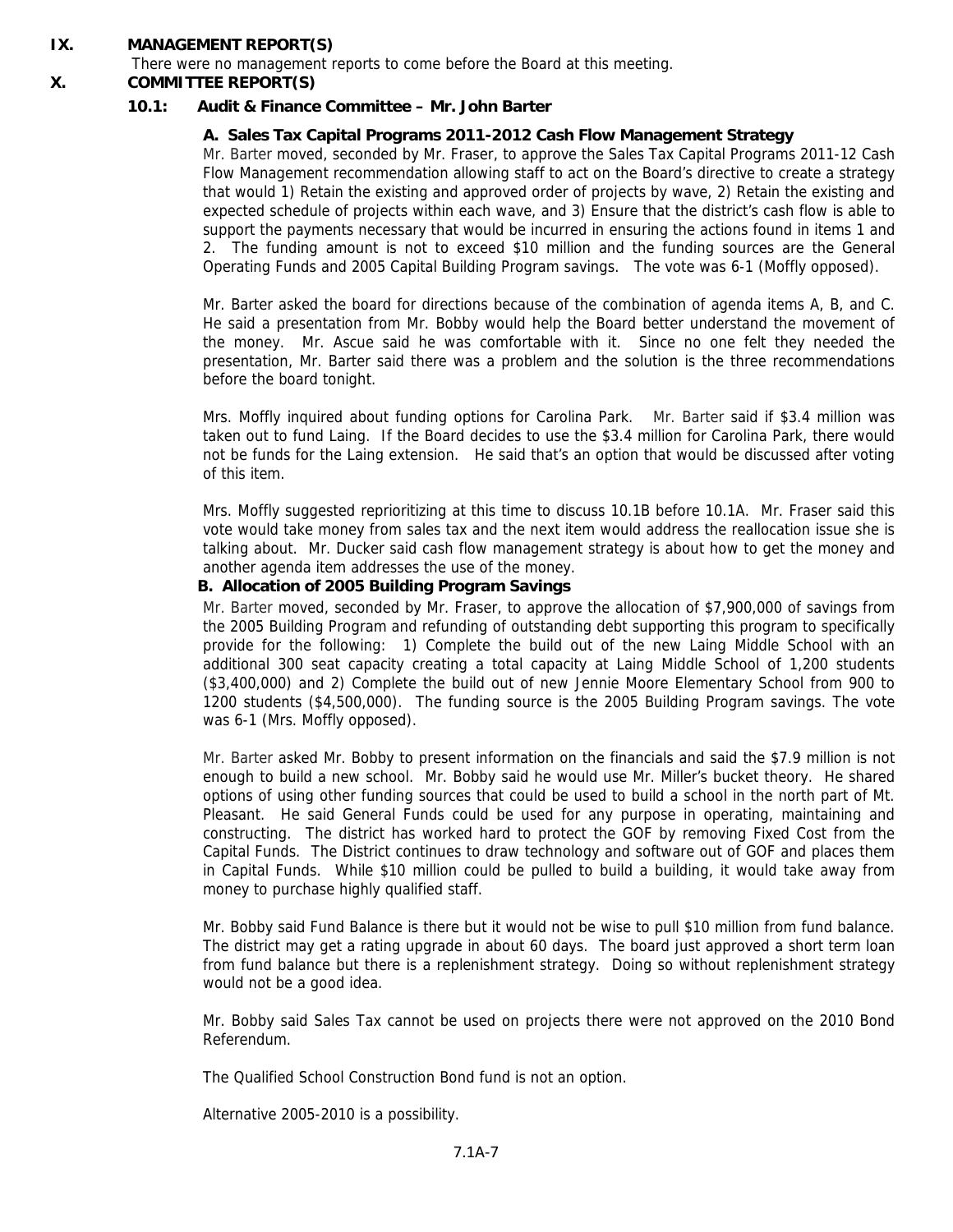GO Bond- Sinking funds would be used to pay off debt. The district could pull \$8.4 million from various sources. However, \$3.4 million is needed to complete the Sullivan's Island ES project.

Fixed Cost of Ownership has \$18,000,000 and funds are already earmarked for projects. Should the district decide to pull it, there would be an impact.

Mr. Bobby said serious considerations would have to be made and it would have serious impact on other projects.

Mr. Bobby distributed a handout illustrating what could be done to build a school at Carolina Park. Mr. Bobby said there is well over \$5 million in needs across the district. The board is serious about improving short term security needs across the district. Mrs. Coats said it's on page 34 of the handout.

Mrs. Moffly said overcrowding north of Mt. Pleasant has been a pressing need since 2005. She spoke about previous building programs and failed intents to build new schools in Mt. Pleasant. She urged the Board to consider building a new Mt. Pleasant school to address overcrowding issues in Mt. Pleasant. She said the seventh day enrollment would soon be available to confirm the enrollment numbers. She spoke about a significant savings on the Sullivan's Island project that would reduce the amount needed for the Sullivan's Island ES project. Mrs. Moffly suggested the Board look at funding sources and possibly reprioritizing the needs. Mrs. Moffly spoke about a TIF coming on in 2014. Mr. Bobby said that had already been included. Mrs. Moffly asked about the debt service fund balance of \$13 million and its status. Mr. Bobby said it's a part of the Sinking Funds. Mr. Bobby said about the Fixed Cost of Ownership, he would be willing to provide it to the Board again. There was a question about \$2million but it is wireless across the district. Mrs. Moffly asked about staffing contingency funds that could be used. Mrs. Moffly also asked about the savings from the Zone Concept—four Associates instead of six. She asked why there was such a large budget allocated to districts. I.e., Innovation Zone Learning Community and other learning communities. Mrs. Coats said it was discussed earlier and each Learning Zone had two constituent offices.

Mr. Ducker asked if there would be a motion for the Board to vote on or was the Board reviewing the entire budget tonight.

Mr. Ascue asked about finding \$10 million to release to Carolina Park. Mr. Bobby said there is \$13 million for Jennie Moore and Laing. If the Board chose not to do those projects, those funds could be used on Carolina Park. He has shared a plan to get additional seats in Mt. Pleasant. There are three things that could be considered after additional analysis that could be done. He said the district could ask the Constituent Board to rezone and open Carolina Park at Wando South on August 2015. That may not be desirable. Another option, if a referendum was passed by 2016, money could be borrowed from proceeds contingent upon a referendum. A third option was to include it in the next building program. He said the answer is not finding \$35 million from various sources to build Carolina Park. Mrs. Moffly said it was done to build Sullivan's Island ES. She said they only had \$10 million for renovation. She said Carolina Park could be done likewise. She said the One Cent tax should be spread out among many projects when there is a need north of Mt. Pleasant. Mrs. Coats said there are needs in other districts. Mrs. Moffly said her district was promised a school since 2005. Mrs. Coats said North Charleston was also promised Chicora.

Mr. Barter said the conversation should be contained to what could be done. Sales tax money could not be used for the school north of Mt. Pleasant.

Mr. Ascue asked Mr. Bobby to talk about a deal with a private entity that would fund and create the project. He said it would be a way to get it done quickly. He said they must ensure that it would not impact other district funds such as the 8% funds.

Mr. Miller asked how aggressive was the Board approaching the subject of having the subdivision build a school. Is it being considered and how fast could it happen. Mr. Bobby said they are